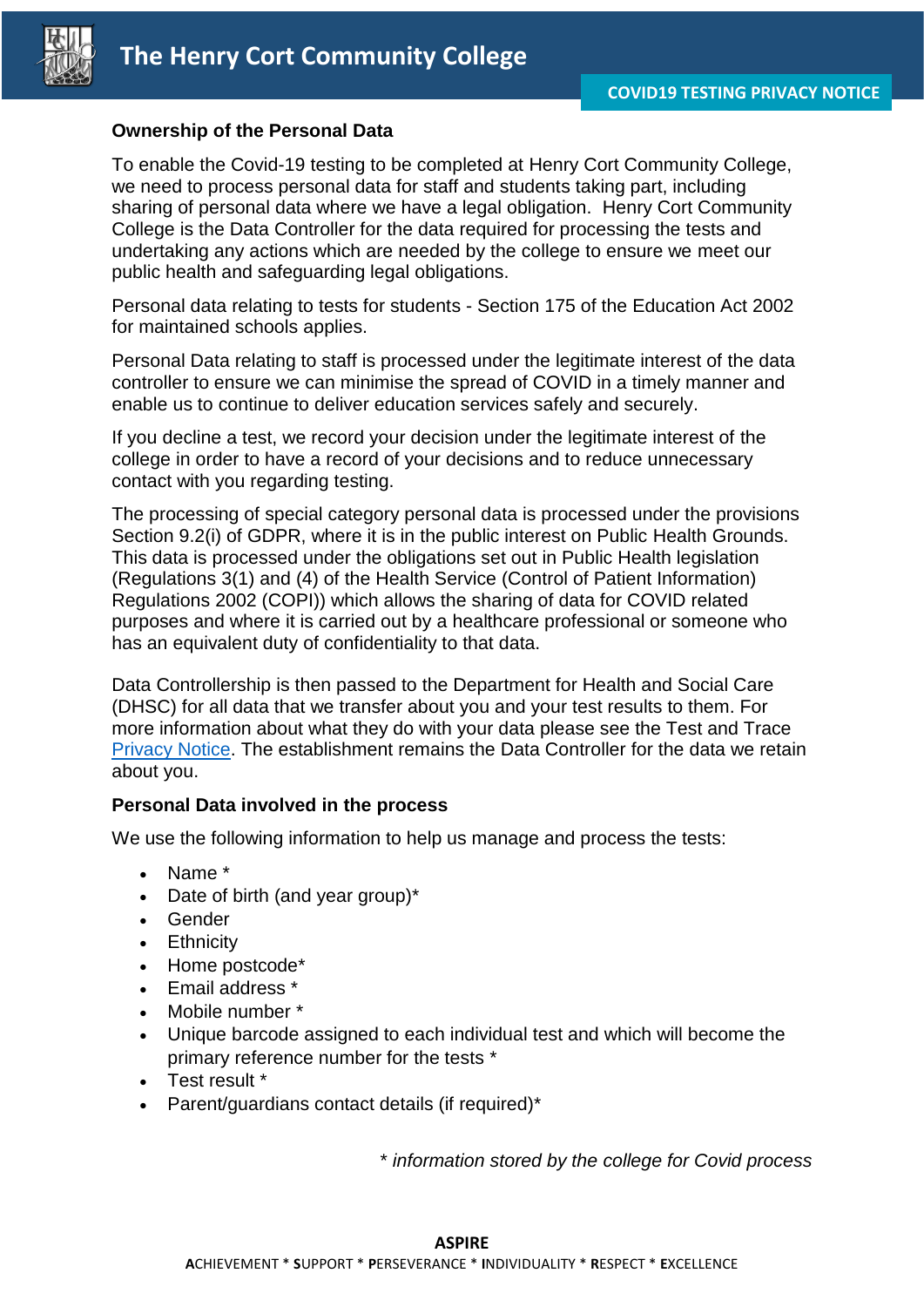We will only use information that is collected directly from you specifically for the purpose of the tests, even if you have previously provided us with this information.

#### **How we store your personal information**

The information will only be stored securely on local spreadsheets in college whilst it is needed. It will also be entered directly onto DHSC digital services for the NHS Test and Trace purposes. Colleges will not have access to the information on the digital service once it has been entered.

## **Processing of Personal Data Relating to Positive test results**

The member of staff, student or parent (depending on contact details provided) will be informed of the result by the college and advised how to book a confirmatory test.

We will use this information to enact their own COVID isolation processes without telling anyone who it is that has received the positive test.

The information will be transferred to DHSC, who will share this with the NHS, GPs, PHE and the Local Government will use this information for wider test and trace activities as well as statistical and research purposes.

This information is processed and shared under obligations set out in Public Health legislation under Regulations 3(1) and (4) of the Health Service (Control of Patient Information) Regulations 2002 (COPI) which allows the sharing of data for COVID related purposes.

This information will be kept by the college for up to 14 days and by the NHS for 8 years.

#### **Processing of Personal Data Relating to Negative test results**

We will record a negative result and the information transferred to DHSC, NHS, PHE and the Local Government who will use the information for statistical and research purposes.

This information is processed and shared under obligations set out in Public Health legislation under Regulations 3(1) and (4) of the Health Service (Control of Patient Information) Regulations 2002 (COPI) which allows the sharing of data for COVID related purposes.

This information will be kept by the college for up to 14 days and by the NHS for 8 years.

# **Processing of Personal Data relating to declining a test**

We will record that you have declined to participate in a test and this information will not be shared with anyone.

#### **Data Sharing Partners**

The personal data associated with test results will be shared with

 DHSC, NHS, PHE – to ensure that they can undertake the necessary Test and Trace activities and to conduct research and compile statistics about Coronavirus.